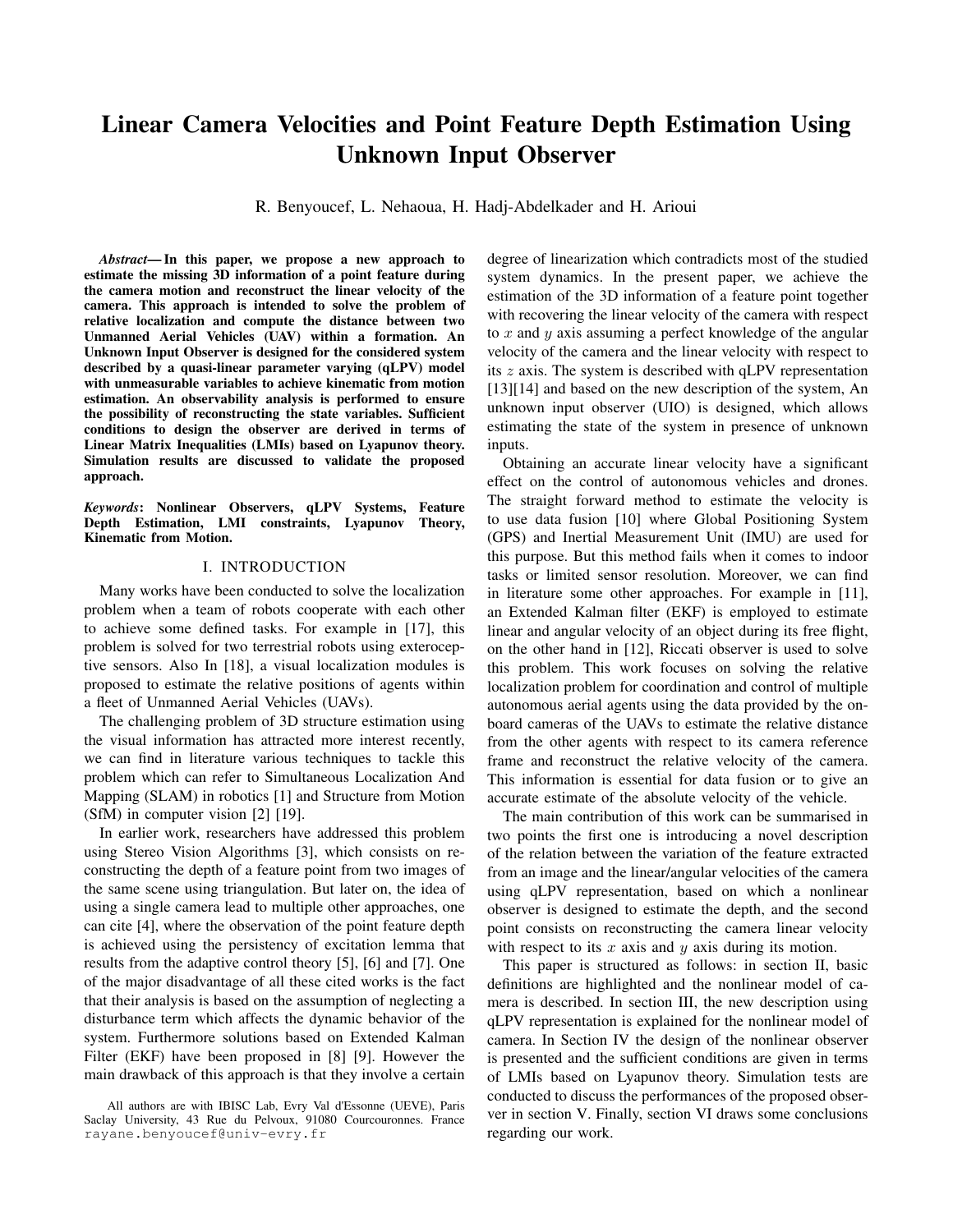### II. MATHEMATICAL BACKGROUND

In this section, we first provide some basic definitions and lemmas needed for the development of the proposed approach. Then, we recall the conventional camera model.

#### *A. Notations and basic definitions*

We represent matrices in upper case bold letters X and vectors in lower case bold letters x otherwise, the remaining notations represent scalars  $(x \text{ or } X)$ .

We recall in the following the theorems used in the analysis of the observer convergence:

*Theorem 1 (Strong Detectability Condition):* For every matrix A  $R^{n \times n}$ , F  $R^{n \times q}$  and C  $R^{m \times n}$ . We consider the following Linear Time Invariant (LTI) system:

<span id="page-1-6"></span><span id="page-1-0"></span>
$$
\mathbf{y}(t) = \mathbf{A}\mathbf{x}(t) + \mathbf{F}\mathbf{d}(t)
$$
  

$$
\mathbf{y}(t) = \mathbf{C}\mathbf{x}(t)
$$
 (1)

where  $x \in \mathbb{R}^n$ ,  $y \in \mathbb{R}^m$  and  $d \in \mathbb{R}^q$  are respectively the state vector, the unknown input vector and the output vector. The system [\(1\)](#page-1-0) is strongly detectable if:

$$
\lim_{t} y(t) = 0 \qquad \lim_{t} x(t) = 0 \tag{2}
$$

regardless of the input and the initial state. Algebraically this is equivalent to:

$$
rank(\mathbf{R}(p)) = n + q \tag{3}
$$

where  $p$  represents the pole of the system and  $R$  denotes the Rosenbrock matrix of system [\(1\)](#page-1-0), given by:

$$
R = \begin{array}{cc} p\mathbf{I} - \mathbf{A} & -\mathbf{F} \\ \mathbf{C} & 0 \end{array} \tag{4}
$$

<span id="page-1-7"></span>*Lemma 1:* For every matrix  $G = G^T > 0$ , X and Y with appropriate dimensions, the property below holds:

$$
\mathbf{X}^T \mathbf{Y} + \mathbf{Y}^T \mathbf{X} \quad \mathbf{X}^T \mathbf{G} \mathbf{X} + \mathbf{Y}^T \mathbf{G}^{-1} \mathbf{Y} \tag{5}
$$

<span id="page-1-8"></span>*Lemma 2 (Schur complement lemma):* Consider the following convex nonlinear inequalities:

$$
R > 0, T - SR^{-1}S^{T} > 0
$$
 (6)

where the matrices  $T = T^T$ ,  $R = R^T$  and S are of appropriate dimension. Hence, the previous inequalities can be written in the following form:

$$
\begin{array}{ccc}\nT & S & > 0 & (7) \\
S^T & R & \end{array}
$$

Note that the previous mathematical properties for the LTI systems hold for the case of qLPV systems considering the case of frozen parameter vectors.

#### *B. Conventional camera model*

Let P be a 3-D point of coordinates  $p = (XYZ)$ defined in the camera frame  $F_c$ . Its projection onto the image plane is obtained through the well-known Pinhole model. More precisely, the 3-D point  $p$  is projected in the image as a 2-D point with homogeneous coordinates given by the vector m as:

$$
\mathbf{m} = x \quad y \quad 1 \quad = \frac{1}{Z} \mathbf{p} \tag{8}
$$

The velocity of the 3D point  $p$  is related to the camera special velocity by:

<span id="page-1-1"></span>
$$
\mathbf{p} = -\boldsymbol{\upsilon} + \mathbf{p} \times \boldsymbol{\omega} = -\mathbf{I} \quad [\mathbf{p}]_{\times} \quad \mathbf{u} \tag{9}
$$

where  $\left[\right]_{\times}$  refers to the skew-symmetric matrix of a given vector,  $u = v \omega$  is the spatial velocity of the camera motion, with  $v = (v_x v_y v_z)$  and  $\omega = (\omega_x \omega_y \omega_z)$  are respectively, the instantaneous linear and angular velocities of the camera frame. From  $(9)$ , the dynamics of the inverse of the depth  $\frac{1}{Z}$  is given by:

<span id="page-1-3"></span>
$$
\frac{d}{dt} \frac{1}{Z} = 0 \quad 0 \quad -\frac{1}{Z^2} \quad -\frac{y}{Z} \quad \frac{x}{Z} \quad 0 \quad u \tag{10}
$$

The time derivative of the image point  $m$  is linked to the camera spatial velocity u by the following interaction matrix [13]:

<span id="page-1-2"></span>
$$
\mathbf{m} = \begin{array}{cccc} -\frac{1}{Z} & 0 & \frac{x}{Z} & xy & -(1+x^2) & y \\ 0 & -\frac{1}{Z} & \frac{y}{Z} & (1+y^2) & -xy & -x & \mathbf{u} & (11) \end{array}
$$

Let us now define the state vector as  $X = (s, \chi)$  with  $s =$  $(x, y)$  R<sup>2</sup> is a *measurable* vector, and  $\chi = \frac{1}{7}$  $\frac{1}{Z}$  R is the *unmeasurable* 3D data that we want to estimate. Using [\(11\)](#page-1-2) and  $(10)$ , the dynamics of the state vector  $X$  is given by:

<span id="page-1-4"></span>
$$
\begin{array}{rcl}\n\mathsf{S} & = & \mathsf{f}_m(\mathsf{S}, \mathsf{u}) + \mathsf{T}(\mathsf{S}, \mathsf{u}) \; \chi \\
\chi & = & \mathsf{f}_u(\mathsf{S}, \chi, \mathsf{u})\n\end{array} \tag{12}
$$

where the vectors  $\mathsf{T}(\mathsf{s},\mathsf{u})$   $\mathsf{R}^2, \mathsf{f}_m(\mathsf{s},\mathsf{u})$  R 2 and  $f_u(s, \chi, u)$  R are generic and sufficiently smooth w.r.t their arguments and they are defined as:

<span id="page-1-5"></span>
$$
\mathbf{f}_m(\mathbf{s}, \mathbf{u}) = \begin{cases} xy & -(1+x^2) & y \\ 1+y^2 & -xy & -x \end{cases} \quad \omega
$$
  
\n
$$
(\mathbf{s}, \mathbf{u}) = -v_x + xv_z - vy + yv_z
$$
  
\n
$$
\mathbf{f}_u(\mathbf{s}, \chi, \mathbf{u}) = v_z \chi^2 + (y \omega_x - x \omega_y) \chi
$$
\n(13)

In the upcoming sections, the dynamic model given in  $(12)$ will be expressed in a qLPV form in order to design a proper nonlinear Unknown Input (UI) Observer to estimate the depth information  $\chi$  and recover the linear velocities with respect to the  $x$  and  $y$  axis of the camera.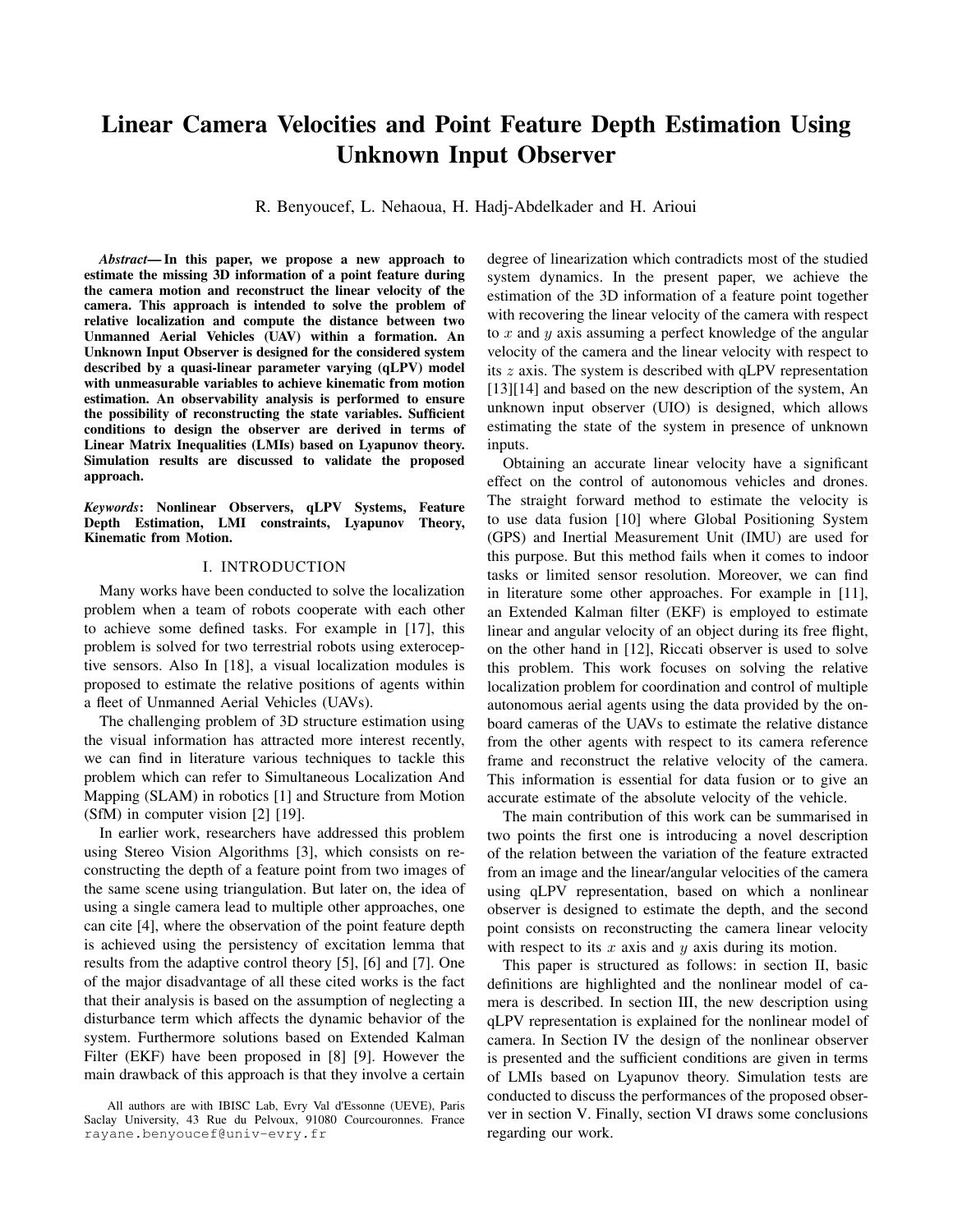## III. POLYTOPIC FORMULATION & DETECTABILITY **ANALYSIS**

We express in this section, the vision system model [\(13\)](#page-1-5) into qLPV structure and analyze the existence of the nonlinear UI observer.

The objective of this paper is to estimate the depth information  $\frac{1}{7}$  and reconstruct the linear velocities during the camera  $Z$  and recentrict the linear vecessity dating the calibration using a nonlinear unknown input observer. For this purpose, we represent the system [\(12\)](#page-1-4) in a state space form as follows:

<span id="page-2-0"></span>
$$
X = A(x, u) x + B(y) \omega + Fd
$$
  
\n
$$
y = Cx
$$
 (14)

where:

$$
A(x, u) = \begin{array}{ccc} 0 & 0 & xv_z \\ 0 & 0 & yv_z \\ yw_x & xw_y & \chi v_z + w_x y - xw_y \end{array}
$$

$$
B(y) = \begin{array}{ccc} xy & -(1 + x^2) & y \\ 1 + y^2 & -xy & -x \\ -xy & -xy & 0 \end{array}
$$

$$
F = \begin{array}{ccc} 1 & 0 \\ 0 & 1 \end{array} \quad d = \begin{array}{ccc} -\chi v_x \\ -\chi v_y \end{array}
$$

and y represents the output of the system with:

$$
C = \begin{array}{cc} 1 & 0 & 0 \\ 0 & 1 & 0 \end{array}
$$

Using the sector nonlinearity approach, the previous system [\(14\)](#page-2-0) can be represented in the polytopic form as follows:

<span id="page-2-1"></span>
$$
X = \int_{i=1}^{r} \mu_i(x) \mathbf{A}_i x + \mathbf{B}(y) \omega + \mathbf{F} d
$$
  
\n
$$
y = \mathbf{C} X
$$
 (15)

where  $\mathbf{A}_i$   $\mathbb{R}^{3 \times 3}$ ,  $\mathbf{B}(y)$   $\mathbb{R}^{3 \times 3}$  and  $\mu_i$ ,  $i = 1, \dots, r$  are the weighting functions with  $r$  is the number of sub-models that depends on the number of nonlinearities in the system (in our case we have five nonlinearities). These weighting functions satisfy the following convex sum property on the considered compact bounds of the nonlinearities of the system:

$$
\begin{array}{cc}\n0 & \mu_i & 1 \\
r & \mu_i = 1\n\end{array} (16)
$$

Note that in hereafter we are going to consider the discretetime form of the continuous-time system [\(15\)](#page-2-1) represented before and keep the same notations. Using Forward Euler Approximation for state space models, the previous system will have the following form:

$$
x(k+1) = \int_{i=1}^{r} i(x(k)) \mathbf{A}_i x(k) + \mathbf{B}(\mathbf{y}(k)) l(k) + \mathbf{F} \mathbf{d}(k)
$$
  

$$
\mathbf{y}(k) = \mathbf{C}x(k)
$$
 (17)

with  $k$  is the sampling instant.

The new description of the model enables us to synthesis a proper nonlinear unknown input observer to estimate the depth information and reconstruct the linear velocities. This type of observer exists under the following conditions:

- 1)  $rank(CF) = rank(F)$ .
- 2) the system  $(14)$  is strong detectable, that means, it satisfies the condition stated in theorem [\(1\)](#page-1-6)

After verifying the two conditions above, we can state that the UI observer exists. In the next section, we discuss the observer design.

#### IV. DESIGN OF THE UI OBSERVER

In this section we present the UI Observer design given in the form:

$$
Z(k+1) = \int_{i=1}^{r} \mu_i(\hat{\mathbf{x}}(k)) \mathbf{N}_i Z(k) + \mathbf{G}_i \omega(k) + \mathbf{L}_i \mathbf{y}(k)
$$
  

$$
\hat{\mathbf{x}}(k) = Z(k) - \mathbf{E} \mathbf{y}(k)
$$
 (18)

where  $Z \t R<sup>3</sup>$  is the state of the observer and  $\hat{X} \t R<sup>3</sup>$  the estimated state and the matrices  $N_i$ ,  $G_i$ ,  $L_i$  and  $E$  are the matrices gains to be computed such that the state estimation error given by [\(19\)](#page-2-2) converges to zero.

<span id="page-2-2"></span>
$$
\begin{array}{rcl}\n\mathbf{e}(k) & = & \mathbf{X}(k) - \hat{\mathbf{X}}(k) \\
& = & (\mathbf{I} + \mathbf{E}\,\mathbf{C})\,\hat{\mathbf{X}}(k) - \mathbf{Z}(k)\n\end{array} \tag{19}
$$

With  $T = I + EC$ , the error will be defined as:

$$
\mathbf{e}(k) = \mathbf{T}\,\hat{\mathbf{x}}(k) - \mathbf{Z}(k) \tag{20}
$$

For sake of simplicity, in what follows we put:  $e(k) = e_k$ . Thus, the expression of the estimation error is equivalent to:

<span id="page-2-3"></span>
$$
e_{k+1} = T \hat{X}_{k+1} - Z_{k+1}
$$
\n
$$
= \int_{i=1}^{r} \mu_{i}(\hat{X}_{k}) N_{i}e_{k} + (T A_{i} - K_{i}C - N_{i}) X_{k} + T F d_{k} + (T B_{i} - G_{i}) \omega_{k} + \Delta
$$
\n(21)

with  $\Delta = \mathbf{T} (\mu_i(\mathbf{x}_k) - \mu_i(\hat{\mathbf{x}}_k))(\mathbf{A}_i \mathbf{x}_k + \mathbf{B}_i \omega_k + \mathbf{F}\mathbf{d}_k)$  and  $K_i = N_i F - L_i.$ 

We assume that all the elements in  $\Delta$  are growth bounded with respect to  $e_k$ . Thus we can say that  $\Delta$  fulfills the calmness property at the origin:

$$
= \left( \frac{2}{3} \times \frac{2}{3} \hat{X}_k - X_k \right)^2 = \frac{2}{3} e_k^2 \qquad (22)
$$

The notation represents the 2-norm and  $\alpha^2 > 0$  is constant of Lipschitz.

To ensure the stability of the error dynamics [\(21\)](#page-2-3), the following conditions must be satisfied  $i = 1, \ldots, 32$ :

<span id="page-2-5"></span>1) The system defined by:  $N_i = \frac{r}{2}$  $\mu_i(\hat{\mathbf{x}}_k) \mathbf{N}_i.$ is stable where:  $e_{k+1} = \mathcal{N}_i e_k + \Delta$ .

<span id="page-2-8"></span>
$$
2) T A_i - K_i C - N_i = 0
$$

<span id="page-2-4"></span> $\tau$ 

<span id="page-2-7"></span>3)  $T B_i - G_i = 0$ 

<span id="page-2-6"></span>
$$
4) \mathsf{T} \mathsf{F} = 0
$$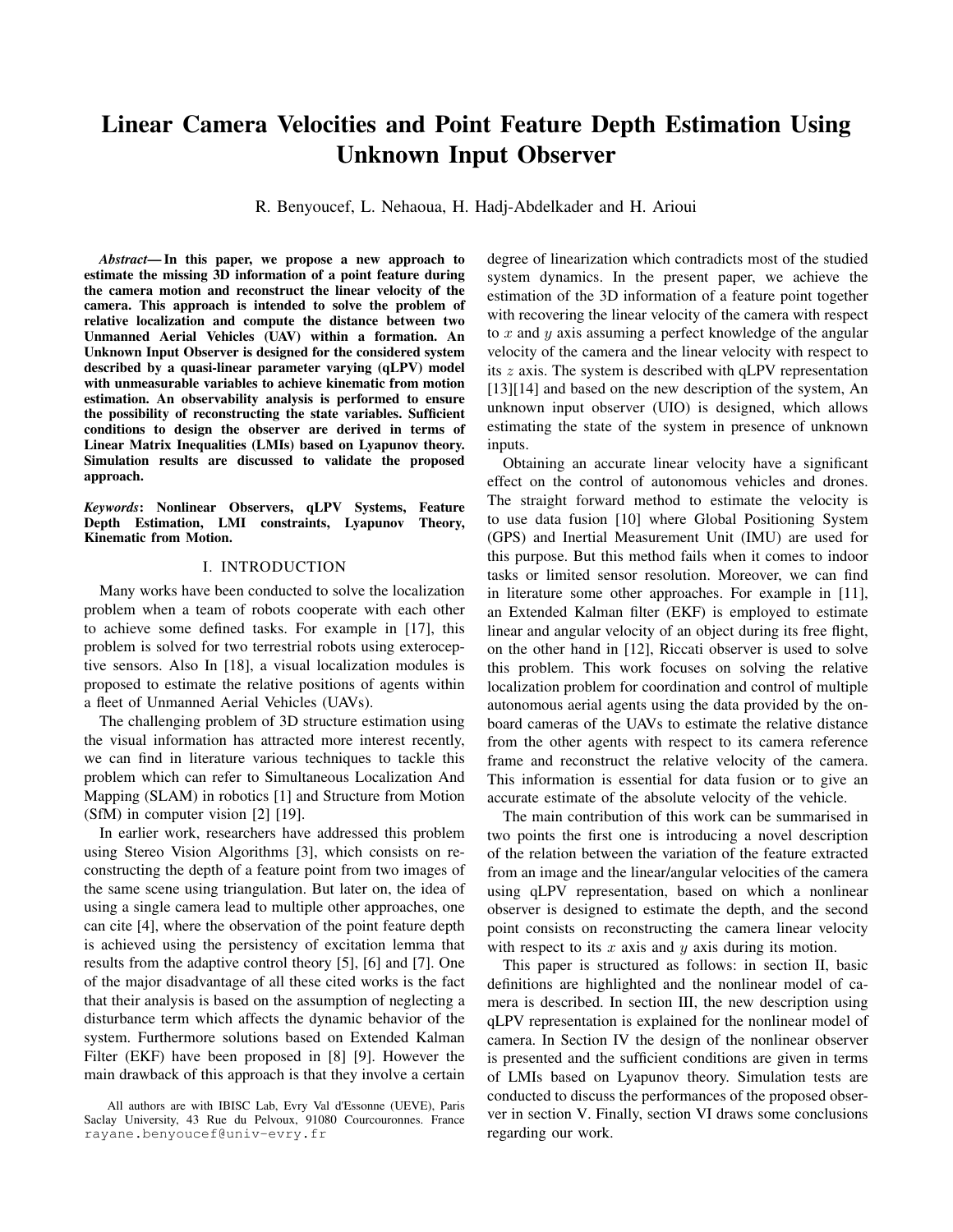The first condition implies that  $N_e$  is Hurwitz subject to a vanishing disturbance  $\Delta$  i.e:  $\Delta$  0 when  $\hat{X}$  X and to demonstrate that [16] , we consider the following quadratic Lyapunov function:

$$
V = \mathbf{e}_k^T \mathbf{P} \mathbf{e}_k \qquad \qquad \mathbf{P} = \mathbf{P}^T > 0 \tag{23}
$$

It follows that:

$$
V_{k+1} - V_k = \mathbf{e}_{k+1}^T \mathbf{P} \mathbf{e}_{k+1} - \mathbf{e}_k^T \mathbf{P} \mathbf{e}_k
$$
(24)  

$$
= \mathbf{e}_k^T N_e^T \mathbf{P} N_e \mathbf{e}_k + \Delta_k^T (\mathbf{x}, \hat{\mathbf{x}}) \mathbf{P} N_e \mathbf{e}_k +
$$

$$
e^T N_e^T \mathbf{P} \Delta + \Delta^T \mathbf{P} \Delta
$$

To ensure the stability of the system the time derivative of the Lyapunov function must satisfy:

$$
\mathbf{e}_{k}^{T} \wedge_{e}^{T} \mathbf{P} \wedge_{e} \mathbf{e}_{k} + \frac{T}{k} (\mathbf{x} \cdot \mathbf{\hat{x}}) \mathbf{P} \wedge_{e} \mathbf{e}_{k} + \mathbf{e}_{k}^{T} \wedge_{e}^{T} \mathbf{P} + \frac{T}{p} < 0 \quad (25)
$$

To attenuate the disturbance's effect  $\Delta$  on the estimation error  $e_k$  in the  $L_2$ -gain sense, we define:

$$
\sup_{0} \frac{\mathbf{e}_k}{\Delta} < \gamma^2 \tag{26}
$$

which leads to the following inequality:

$$
\mathbf{e}_k^T \mathbf{e}_k - \gamma^2 \Delta^T \Delta < 0 \tag{27}
$$

This expression can be simplified using lemma [1,](#page-1-7) the resulting inequality is given by:

$$
{}^{T}\mathbf{P} \mathcal{N}_{e} \mathbf{e}_{k} + \mathbf{e}_{k}^{T} \mathcal{N}_{e}{}^{T}\mathbf{P} \quad < \quad {}^{T} \quad + \frac{1}{-\mathbf{e}_{k}^{T}} \mathcal{N}_{e}{}^{T}\mathbf{P}^{T}\mathbf{P} \mathcal{N}_{e} \mathbf{e}_{k} \quad (28)
$$

Then the following inequality is deduced:

$$
V_{k+1} - V_k < \mathbf{e}_k^T \left( \mathcal{N}_e^T \mathbf{P} \mathcal{N}_e - \mathbf{P} + \mathbf{I} + \frac{1}{N} \mathcal{N}_e^T \mathbf{P}^T \mathbf{P} \mathcal{N}_e \right) \mathbf{e}_k + \frac{\tau}{\left( \mathbf{I} + \mathbf{P} \right)}
$$
(29)

It follows:

$$
\mathbf{e}_{k}^{T}(\mathcal{N}_{e}^{T}\mathbf{P}\mathcal{N}_{e}-\mathbf{P}+\mathbf{I}+\frac{1}{2}\mathbf{e}_{k}^{T}\mathcal{N}_{e}^{T}\mathbf{P}^{T}\mathbf{P}\mathcal{N}_{e})\mathbf{e}_{k}+\n\qquad \qquad \tau_{\left(\mathbf{I}-2\mathbf{I}+\mathbf{P}\right)} < 0 \quad (30)
$$

Taken into account the Lipschitz condition [\(22\)](#page-2-4), the following inequality holds:

$$
\mathbf{e}_{k}^{T}(\mathcal{N}_{e}^{T}\mathbf{P}\mathcal{N}_{e}-\mathbf{P}+\mathbf{I}+\frac{1}{\epsilon}\mathbf{e}_{k}^{T}\mathcal{N}_{e}^{T}\mathbf{P}^{T}\mathbf{P}\mathcal{N}_{e}+\alpha\epsilon\mathbf{I}-\alpha^{2}\gamma^{2}\mathbf{I}+\alpha^{2}\mathbf{P})\mathbf{e}_{k}<0
$$
 (31)

The inequality  $(31)$  holds if and only if:

<span id="page-3-1"></span>
$$
N_e^T \mathbf{P} N_e - \mathbf{P} + \mathbf{I} + \frac{1}{\epsilon} \mathbf{e}_k^T N_e^T \mathbf{P}^T \mathbf{P} N_e + \alpha^2 \epsilon \mathbf{I} - \alpha^2 \gamma^2 \mathbf{I} + \alpha^2 \mathbf{P} < 0
$$
\n(32)

Using Schur lemma [2,](#page-1-8) the inequality [\(32\)](#page-3-1) can be expressed in an equivalent manner with the LMI constraints as:

<span id="page-3-2"></span>
$$
\mathbf{I} - \mathbf{P} + \alpha^2 \epsilon \mathbf{I} - \alpha^2 \gamma^2 \mathbf{I} \quad \alpha \mathbf{P} \quad N_e^T \mathbf{P} \quad N_e^T \mathbf{P}
$$
  
\n
$$
\alpha \mathbf{P} \quad \mathbf{P} \quad 0 \quad 0
$$
  
\n
$$
\mathbf{P} N_e \quad 0 \quad -\epsilon \mathbf{I} \quad 0 \quad 0
$$
  
\n
$$
\mathbf{P} N_e \quad 0 \quad 0 \quad -\mathbf{P}
$$
 (33)

Substituting the term  $N_e$  in the previous equation [\(33\)](#page-3-2) yields:

<span id="page-3-3"></span>
$$
\begin{array}{ccccccccc}\n & 1 - P + \alpha^{2} \epsilon I - \alpha^{2} \gamma^{2} I & \alpha P & N_{i}^{T} P & N_{i}^{T} P \\
\alpha P & P & 0 & 0 & 0 \\
1 & P N_{i} & 0 & -\epsilon I & 0 & 0 \\
P N_{i} & 0 & 0 & -P & (34)\n\end{array}
$$

The inequality [\(34\)](#page-3-3) is equivalent to following in more conservative manner, for all  $i = 1, \ldots, 32$ :

<span id="page-3-4"></span>
$$
I - P + \alpha^2 \epsilon I - \alpha \gamma^2 I \quad \alpha P \quad N_i^T P \quad N_i^T P
$$
\n
$$
\alpha P \quad P \quad 0 \quad 0
$$
\n
$$
P N_i \quad 0 \quad -\epsilon I \quad 0 \quad 0
$$
\n
$$
P N_i \quad 0 \quad 0 \quad -P
$$
\n(35)

From the second condition to ensure the stability of the error dynamics, one can write:  $N_i = T A_i - K_i C$ . After substituting  $N_i$ , We proceed to the following changing of variables:  $\lambda = \alpha^2 \gamma^2$ ,  $\eta = \alpha^2 \epsilon$ ,  $\mathbf{Q} = \alpha \mathbf{P}$  and  $\mathbf{W}_i = \mathbf{P} \mathbf{K}_i$  the inequality [\(35\)](#page-3-4) becomes:

$$
\begin{array}{ccccccccc}\nI-P+\eta I-\lambda I & Q & {}^{T}P & {}^{T}P \\
Q & -P & 0 & 0 \\
P & 0 & \epsilon I & 0 \\
P & 0 & 0 & -P\n\end{array}
$$
 (36)

where  $= T A_i + W_i C$ .

Then the system [\(1\)](#page-2-5) is stable if there exist a positive definite symmetric matrices **P**  $R^{3\times3}$ , **Q**  $R^{3\times3}$ , matrices  $W_i$   $R^{3\times 2}$ , positive scalars  $\eta$  and  $\lambda$  so that the LMIs in [\(35\)](#page-3-4) are satisfied and the resulting observer gains are given by  $\mathbf{K}_i = \mathbf{P}^{-1} \mathbf{W}_i$ 

Note that in order to have feasible solution of the LMIs, the pair  $(TA, C)$  should be observable or at least detectable, we study the detectability of the system by analysing the poles. As a consequence, to fulfil the requirement of detectability the following condition must be satisfied:

$$
y\,\omega_x + \chi\,v_z - x\,\omega_y + 1 < 0\tag{37}
$$

To summarize, after ensuring the existence of the observer, we proceed to its design according to the given steps below:

- 1) deduce E from the equation [\(4\)](#page-2-6) Since the condition  $rank(CF) = rank(F)$  holds.
- <span id="page-3-0"></span>2) calculate the matrix  $E$ , the matrix  $T$  is computed directly from [\(3\)](#page-2-7) as well as the matrices  $G_i$  from the equation [\(2\)](#page-2-8).
- 3) ensure that the pair  $(TA, C)$  is at least detectable and solve the LMIs constraints  $(35)$  to get the gains  $K_i = P^{-1}W_i$ .
- 4) Finally, compute the gain matrices:  $N_i = T A_i K_i C$ and  $L_i = K_i - N_i E$ .

The linear velocities in the  $x$  and  $y$  directions of the camera are expressed in the disturbance part of the system and they can be recovered once the estimated states converge to the real ones.

$$
y_{k+1} = C \int_{i=1}^{r} \gamma(x_k) A_i x_k + B(y_k) I_k + F d_k \qquad (38)
$$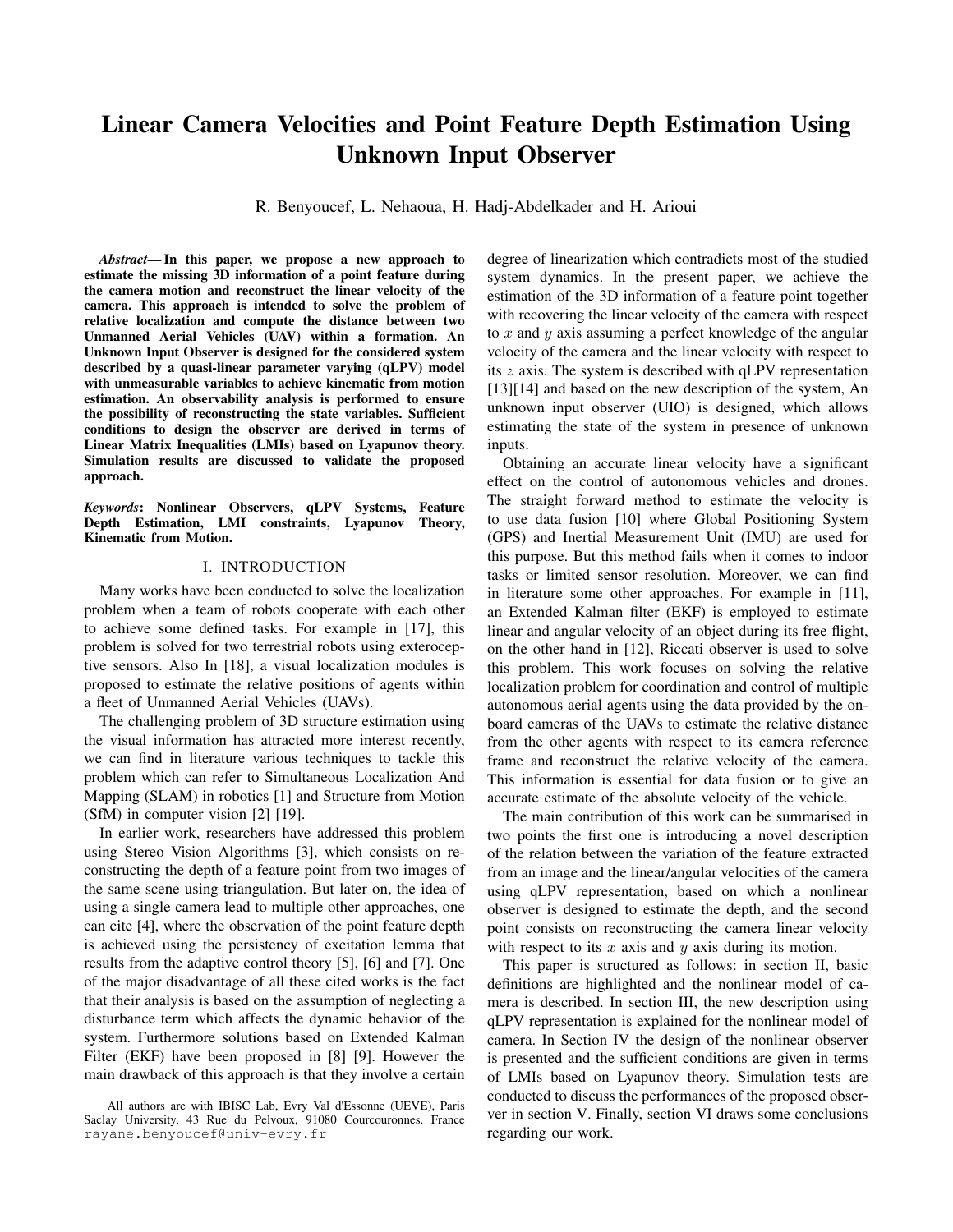It follows that:

$$
\hat{\mathbf{d}}_k = (\mathbf{C}\mathbf{F})^{-1} \left[ \mathbf{y}_{k+1} - \mathbf{C} \prod_{i=1}^r \mu_i(\hat{\mathbf{x}}_k) \mathbf{A}_i \hat{\mathbf{x}}_k + \mathbf{B}(\mathbf{y}_k) \omega_k \right]
$$
\n(39)

The unknown input has the given form:

$$
\mathbf{d}_k = \frac{-\chi v_x}{-\chi v_y} \tag{40}
$$

The estimate of linear velocity with respect to  $x$  and  $y$  axis of the camera is obtained as follows:

$$
\begin{array}{cc}\n\hat{v}_x & = -\hat{\mathbf{d}}_k \hat{\chi}^{-1} \\
v_y & \end{array} \tag{41}
$$

# V. SIMULATION RESULTS

In order to validate the proposed approach, we consider two sets of synthetic images generated at a rate of  $20fps$ using a known camera motion. The real depth information  $\chi$  of the tracked point feature as well as the linear velocities  $v_x$  and  $v_y$  are compared with the estimated ones and used in the discussion of the observer performance.

The LMIs conditions derived previously are solved and yield the following result:

$$
\epsilon = 2.7666, \quad \lambda = 4.5048, \quad \eta = 1.6908
$$
\n
$$
P = \begin{bmatrix} 2.1209 & 0 & 0 \\ 0 & 2.1209 & 0 \\ 0 & 0 & 1.1217 \end{bmatrix}
$$
\n
$$
Q = 10^{-11} \begin{bmatrix} 0.0093 & 0.1220 & -0.0001 \\ 0.1220 & 0.0296 & -0.0035 \\ -0.0001 & -0.0035 & 0 \end{bmatrix}
$$

The first set where original and final images are shown in figure [\(1\)](#page-4-0), is generated using the following linear/angular velocities of the camera:

$$
v_x = 0.2 \sin(\pi t)
$$
  $v_y = -0.2 + 0.1t$   $v_z = -0.7$   
 $\omega_x = 0.1$   $\omega_y = -0.2$   $\omega_z = 0$ 

The red dot in the images represents the tracked point that we want to estimate its depth.

<span id="page-4-0"></span>

Fig. 1: (a) the original and (b) the final images of the first set of images.

To better verify the performance of the observer, we consider now a second set of images where the original and final

<span id="page-4-2"></span>

Fig. 2: (a) Estimation error (b) Real and estimated depths of the selected image point.

<span id="page-4-3"></span>

Fig. 3: Real an estimated linear velocities: (a)  $v_x$  and (b)  $v_y$ .

images are shown in figure [\(4\)](#page-4-1). The set of images is generated using the linear/angular velocities of the camera defined below:

$$
v_x = 0.4 \cos(2\pi t)
$$
  $v_y = 0.5 \cos(\pi t)$   $v_z = -0.7 \cos(\pi t) - 0.3$   
 $\omega_x = 0.1$   $\omega_y = -0.1$   $\omega_z = 0.1$ 

<span id="page-4-1"></span>

Fig. 4: (a) the original and (b) the final images of the second set of images.

Note that the initial value of the estimated depth information  $\hat{\chi}$  is restricted by the Lipschitz condition [\(22\)](#page-2-4). Therefore, a close initial value to the real value of the depth is required for the estimation as shown in figures  $(2b)$  and  $(5b)$ .

It can be noticed from the evolution of the estimation error for the first and the second set depicted in figures  $(2a)$  and [\(5a\)](#page-5-0) respectively, that the convergence is achieved within approximately 2.5 sec.

Figures [\(3\)](#page-4-3) and [\(6\)](#page-5-1) highlight the reconstructed velocities along the  $x$  and  $y$  axis respectively for both sets. From the depicted figures one can see that the velocities are